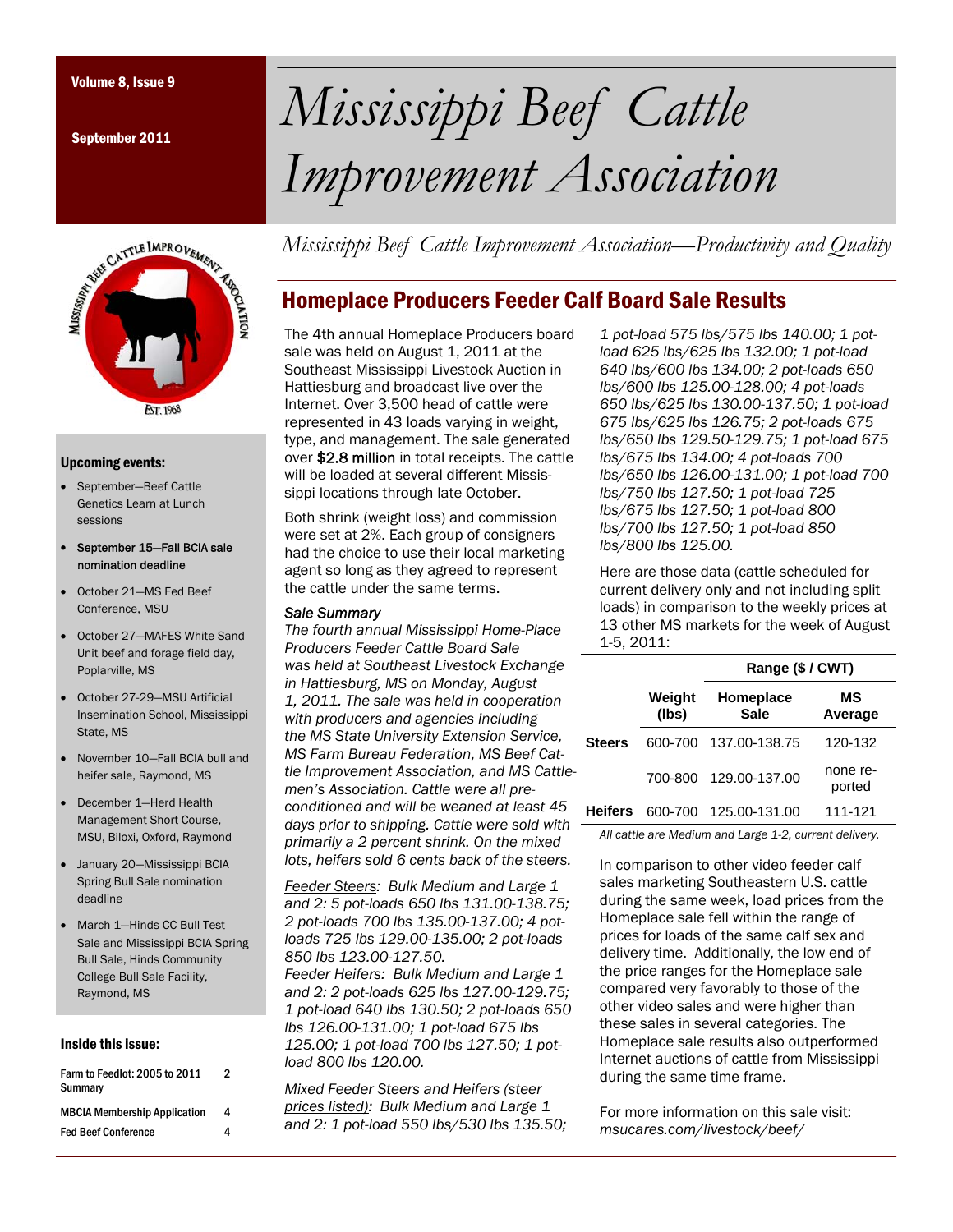

The Mississippi Farm to Feedlot Program provides statewide benchmarks for comparing calf feedlot performance, carcass merit, and finishing economics

*"…The amount of time and effort to maintain and provide the records and paperwork necessary to achieve age verification premiums is more than offset by the potential monetary gains."* 

## Farm to Feedlot: 2005 to 2011 Summary

#### Introduction

The Mississippi Farm to Feedlot Program was established in 1993 to evaluate feedlot and carcass performance for calves produced in Mississippi and to provide educational information to Mississippi beef cattle producers regarding retained ownership as a marketing alternative. It often serves as an introduction to cattle finishing and harvest production and marketing systems for these producers. The program is coordinated by the Mississippi State University Extension Service. Recommendations focus on improvements to breeding, genetics, nutrition, and herd health management practices.

#### Procedures

Records of steers ( $n = 1,987$ ) and heifers ( $n = 1,987$ ) = 764) consigned to the Mississippi Farm to Feedlot Program from 2005 to 2011 and shipped to Iowa feedlots were used in this analysis. The cattle represented 29 unique farms of origin, 26 feedlot delivery dates, and 30 feeding pens. Cattle from Mississippi operations were shipped to feedlots in Southwest Iowa participating in the Tri-County Steer Carcass Futurity (TCSCF) beginning in 2005, with the most recent harvest for this dataset occurring in May 2011. Seven different TCSCF feedlots were utilized during this time period. Calf shipments to these feedlots occurred during 8 different months, with the majority (61.6%) of calves shipped during the month of June. Late summer, autumn, early winter, and early spring were other key periods of calf shipment activity. Feedlot performance, carcass characteristic, and financial data were collected on individual calves in the program.

#### **Results**

Feedlot average daily gain for individual calves ranged from 0.5 to 6.2 lb per day with an overall average of 3.6 lb per day. Steers averaged 3.7 lb of gain per day, and heifers averaged 3.3 lb of gain per day. The Approximately two-thirds of steers gained between 3.0 and 4.5 lb per day, and more than 7 out of every 10 heifers gained between 2.5 and 4.0 lb per day.

Hot carcass weight discounts were applied to 79 carcasses outside of the accepted 550- to 950-lb range. Less than 0.2% of

carcasses were lighter than 550 lb, and only 2.7% of carcasses were heavier than 950 lb. Greater than 2/3 of steer carcasses fell within a hot carcass weight range of 751 to 950 lb. Nearly 8 out of 10 heifer carcasses weighed between 651 and 850 lb.

The mean ribeye areas for steers and heifers were 13.1 and 12.5 in2, respectively. Just over one-half of both steer and heifer carcasses had ribeye areas between 12 and 14 in2. Only 0.4% of all carcasses had ribeye areas smaller than 10 in2, and only 2.1% had ribeye areas larger than 16 in2.

In excess of 63% of steer carcasses were yield grade 1 or 2, and over 54% of heifer carcasses were yield grade 1 or 2. Only 2.4 and 3.8% of steer and heifer carcasses, respectively, were yield grade 4 or 5. The average calculated yield grades were 2.9 for steer and heifer carcasses each.

More than 49% of steer carcasses and nearly 57% of heifer carcasses graded USDA Choice or better. However, only 6% of all carcasses graded in the upper two-thirds of the Choice grade, and less than 1% of all carcasses graded Prime.

Morbidity rate was 12.6% for steers and 10.2% for heifers. In addition, 24.6% of calves and their carcasses were identified as having at least 1 of the following defects: poor disposition (14.1%), horns (5.4%), lung lesions (2.3%), carcass trim loss (1.9%), rattail (1.6%), bad eye (0.5%), over 30 months of age at harvest (0.5%), dark cutting beef (0.2%), excess sheath (0.1%), and light muscling (0.1%). The average trim loss was 25.4 lb.

Individual birth dates were provided for 860 head or 30.3% of the cattle. Breed of sire and individual sire identification were provided on 251 head (9.1%) and 1,009 head (36.7%), respectively. Age verification premiums ranged from \$25.00/head to \$35.00/ head with an average premium of \$32.58/ head and 1,120 carcasses or 40.7% of carcasses receiving this premium. The amount of time and effort to maintain and provide the records and paperwork necessary to achieve age verification premiums is more than offset by the potential monetary gains. There is room for improvement in the per-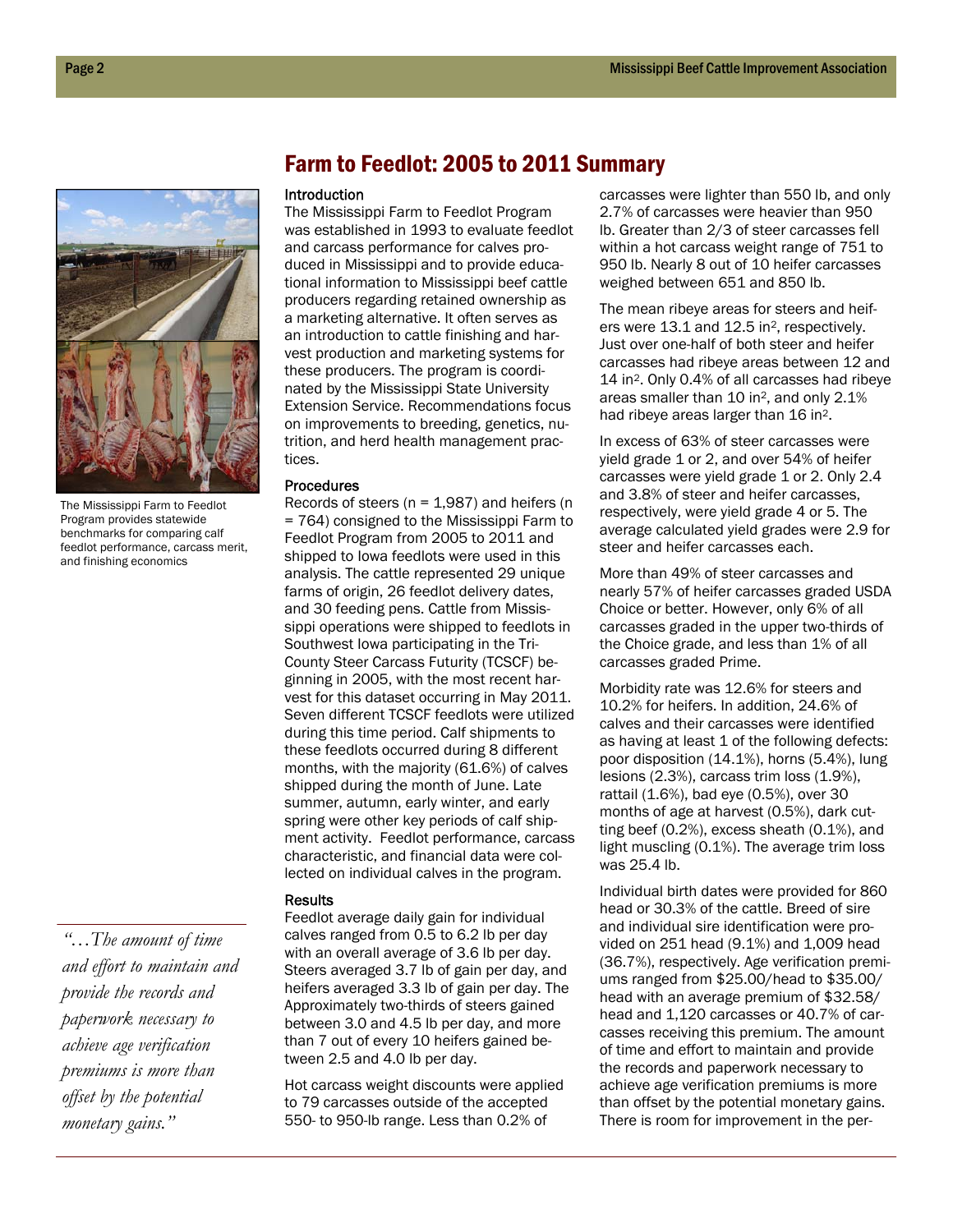## Farm to Feedlot (Cont.)



centage of Mississippi cattle capturing age verification premiums. This could be readily achieved in the near future.

Yield grade premiums ranged from \$2.00/cwt to \$6.50/ cwt with an average premium of \$2.54/cwt and 1,619 carcasses or 58.9% of carcasses receiving this premium. Certified Angus Beef® premiums ranged from \$2.72/cwt to \$7.18/cwt with an average premium of \$4.09/cwt and 131 carcasses or 4.8% of carcasses receiving this premium. Prime quality grade premiums ranged from \$13.48/ cwt to \$44.35/cwt with an average premium of \$18.03/ cwt and 17 carcasses or 0.6% of carcasses receiving this premium.

Mean net return from finishing were positive, \$33.91 and \$59.22, respectively, for both steers and heifers fed through the Mississippi Farm to Feedlot Program during the period studied. Overall mean net return was \$40.98 per calf resulting in over \$116,800 of total value beyond the farm gate being added to Mississippi calves participating in the program during this time. Net return was positive for 65.5% of steers and 80.2% of heifers.

Mississippi Farm to Feedlot Program data provide statewide benchmarks to which individual producers can compare their calves' feedlot performance, carcass merit, and finishing economics.